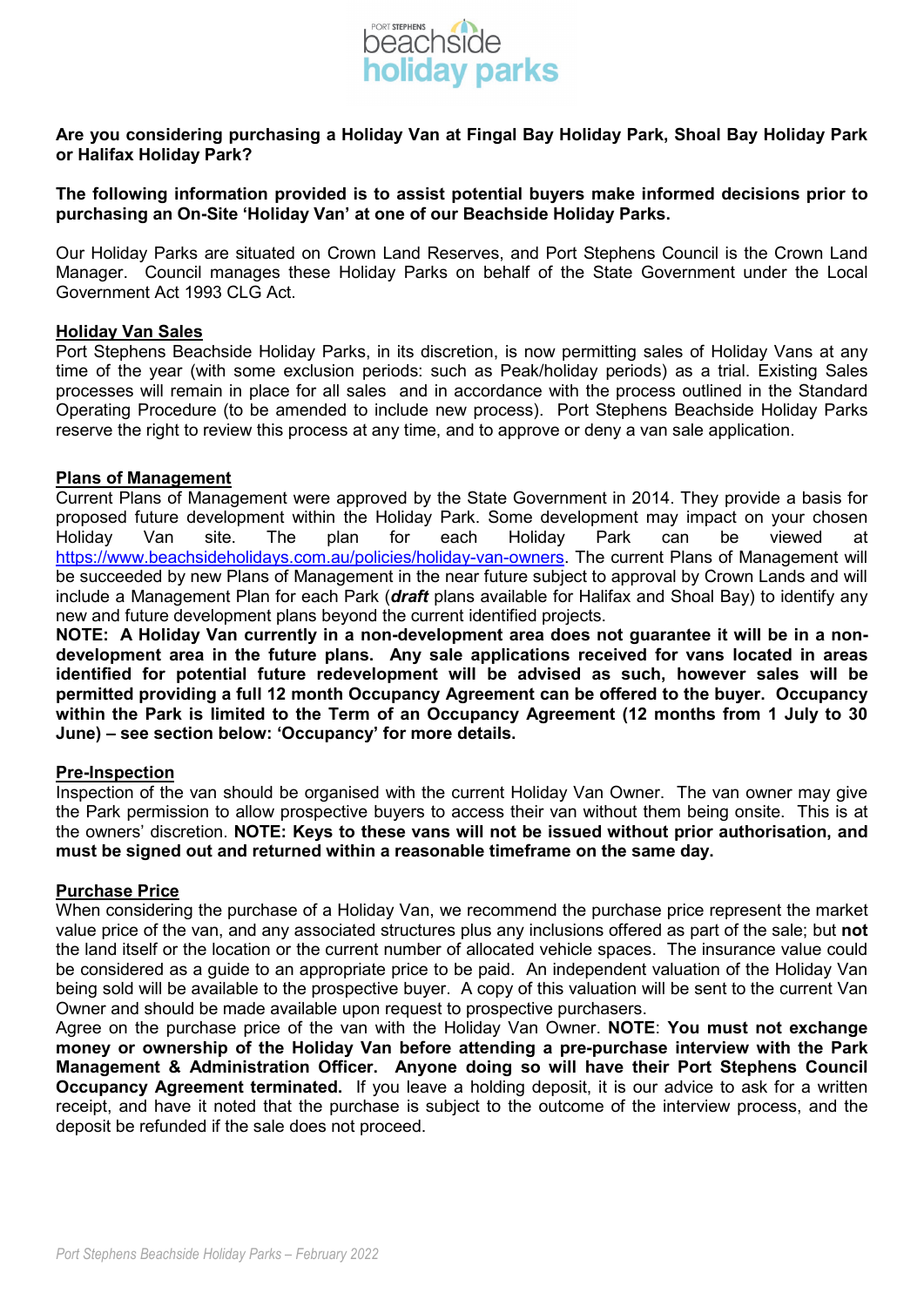

### **Interview Process**

No Sale can occur without the approval of Park Management. As part of our sale process, potential buyers are required to attend a face to face interview with Management where relevant information is provided and the interview checklist is signed as a record of the points discussed at the meeting. No sale is guaranteed as Park Management has the discretion to accept or reject applications for occupancy as part of the sale process.

An interview with the Park Manager and yourself can be scheduled for after 28 March 2022, by contacting Fiona Snow on 4988 0650 (Monday to Friday: 9am to 4.30pm) from 21 March 2022. Interviews must be in person and are approximately an hour in length. The timing of the interview will be subject to the availability of Park Management. *A 'cooling off period' of up to 24 hours is provided after the conclusion of the interview. The current van owner and prospective buyers will be contacted directly by the Park Management/Admin Officer during this time, and advised the outcome of the interview.*

### **Insurance**

The Holiday Van must be insured by the new owner stating at least one of the Owners names (preferably all listed owners/occupants), and should have a minimum of \$20 million Public Liability cover stated on the policy. A current copy of this insurance policy along with proof of payment, or a Certificate of Currency, must be provided prior to finalising a new occupancy agreement and will be kept on file at the Park at all times.

### **Occupancy**

- The occupation of a Holiday Van site is by agreement between the Park Management and the owner of a movable dwelling and includes up to 6 people. Maximum 4 Owners permitted.
- Occupancy within the park is limited to the term of an Occupancy Agreement (12 months from 1 July to 30 June).
- When a Holiday Van is purchased during the term of an Occupancy Agreement, (anytime between 1 July & 30 June), the new owner will take over the remainder of the current term of Agreement.
- Occupancy Agreements commence from 1 July each year and cover the financial year ending on 30 June the following year. (Port Stephens Council Holiday Van Occupancy Agreement Terms & Conditions).
- All listed Owners must sign a copy of the Occupancy Agreement which will be issued once Transfer of Ownership has been completed, and on an annual basis each time a new Occupancy Agreement is offered.
- **There is no guarantee for continued occupation beyond the term of a current Occupancy Agreement (Holiday Parks (Long-term Casual Occupation) Act 2002) of 12 months.**
- The Occupancy Agreement provides for 12 month occupation of a site with a maximum of 180 nights use of the site. 150 nights are covered by the annual site occupation fee while additional nights, if used, are available at the tariff rate current at the time when the extra nights are taken. (Port Stephens Council Holiday Van Occupancy Agreement Terms & Conditions).

### **Fees and Charges**

Site occupation fees are reviewed annually. Fees are determined after considering recent market comparisons, Park operating expenses and CPI information. Fees are fixed each year for the term of the Occupancy Agreement and van owners are notified in advance of fee increases. These fees currently include water usage. Electricity to each Holiday Van is metered and usage is charged to the Van Owner on a quarterly basis along with a daily availability charge for electricity.